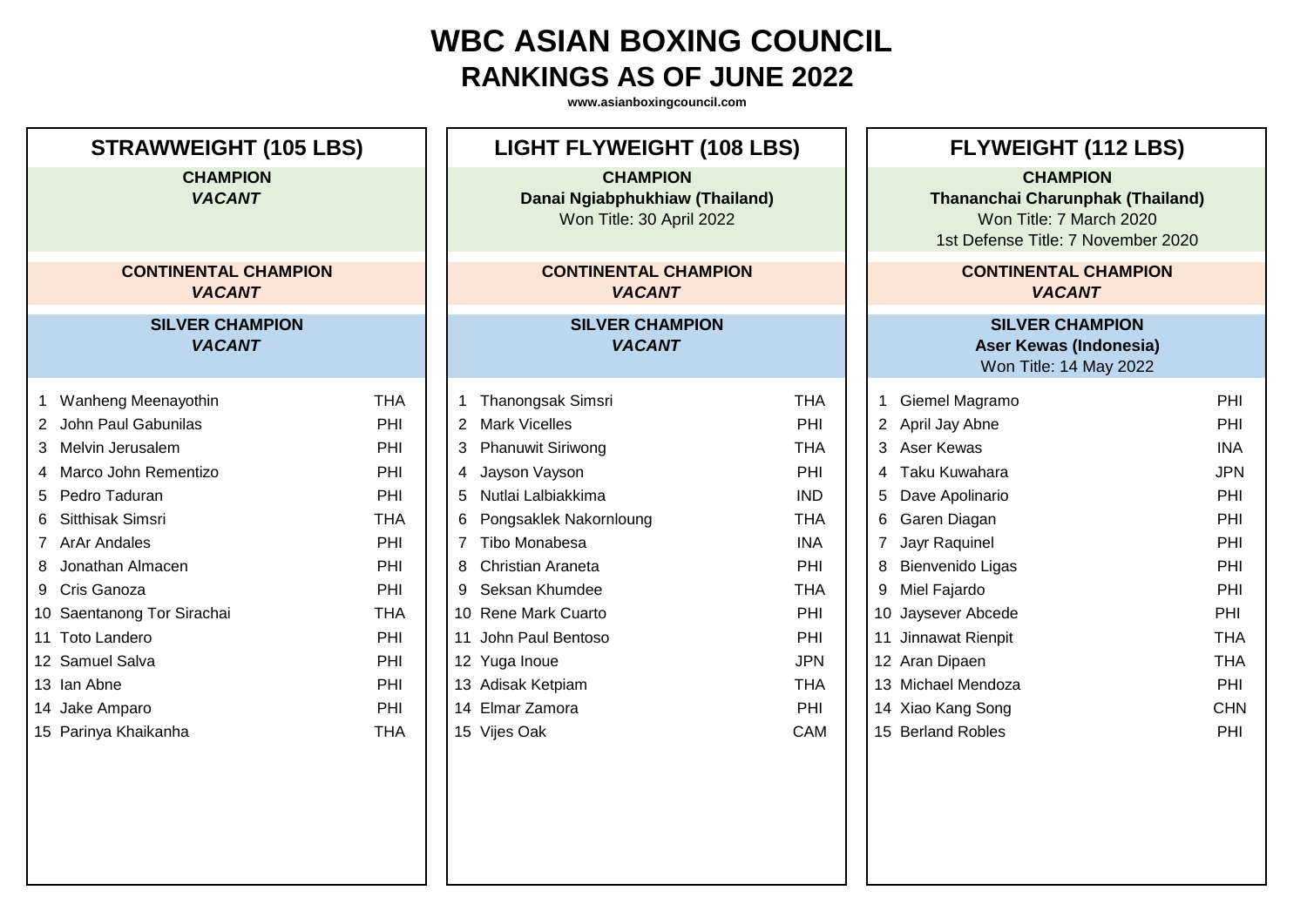| <b>SUPER FLYWEIGHT (115 LBS)</b>                                                      |                           |            | <b>BANTAMWEIGHT (118 LBS)</b>                                                                                                         |                                                                                                                         |            | <b>SUPER BANTAMWEIGHT (122 LBS)</b>          |                                                                                                                      |            |  |
|---------------------------------------------------------------------------------------|---------------------------|------------|---------------------------------------------------------------------------------------------------------------------------------------|-------------------------------------------------------------------------------------------------------------------------|------------|----------------------------------------------|----------------------------------------------------------------------------------------------------------------------|------------|--|
| <b>CHAMPION</b><br><b>Adrian Lerasan (Philippines)</b><br>Won Title: 26 February 2022 |                           |            |                                                                                                                                       | <b>CHAMPION</b><br><b>Nawaphon Nakornloung (Thailand)</b><br>Won Title: 21 July 2018<br>4th Defense Title: 25 July 2020 |            |                                              | <b>CHAMPION</b><br><b>Chainoi Worawut (Thailand)</b><br>Won Title: 19 October 2019<br>5th Defense Title: 28 May 2022 |            |  |
| <b>CONTINENTAL CHAMPION</b><br><b>VACANT</b>                                          |                           |            | <b>CONTINENTAL CHAMPION</b><br><b>Petch CP Freshmart (Thailand)</b><br>Won Title: 28 August, 2020<br>3rd Defense Title: 26 April 2022 |                                                                                                                         |            | <b>CONTINENTAL CHAMPION</b><br><b>VACANT</b> |                                                                                                                      |            |  |
| <b>SILVER CHAMPION</b><br><b>VACANT</b>                                               |                           |            |                                                                                                                                       | <b>SILVER CHAMPION</b><br><b>Flasidus Nuno (indonesia)</b><br>Won Title: 21 May 2022                                    |            |                                              | <b>SILVER CHAMPION</b><br>Dong Ho Keum (South Korea)<br>Won Title: 4 April 2021                                      |            |  |
| 1                                                                                     | Nattapong Jankaew         | <b>THA</b> | 1                                                                                                                                     | <b>Petch CP Freshmart</b>                                                                                               | <b>THA</b> | $\mathbf 1$                                  | <b>Carl James Martin</b>                                                                                             | PHI        |  |
|                                                                                       | 2 Kongfah CP Freshmart    | <b>THA</b> |                                                                                                                                       | 2 Kazuki Nakajima                                                                                                       | <b>JPN</b> |                                              | 2 Michael Dasmarinas                                                                                                 | PHI        |  |
|                                                                                       | 3 Yodmongkol CP Freshmart | <b>THA</b> | 3                                                                                                                                     | Van Thao Tran                                                                                                           | <b>VIE</b> |                                              | 3 Mike Plania                                                                                                        | PHI        |  |
|                                                                                       | 4 KJ Cataraja             | PHI        |                                                                                                                                       | 4 Flasidus Nuno                                                                                                         | <b>INA</b> |                                              | 4 Bienvenido Ligas                                                                                                   | PHI        |  |
|                                                                                       | Saengthong Tor Buamas     | <b>THA</b> | 5                                                                                                                                     | Jonas Sultan                                                                                                            | PHI        | 5                                            | <b>Alvin Medura</b>                                                                                                  | PHI        |  |
|                                                                                       | 6 Lerdchai Chaiyawed      | <b>THA</b> | 6                                                                                                                                     | Parin Luangpon                                                                                                          | <b>THA</b> | 6                                            | Sam Goodman                                                                                                          | <b>AUS</b> |  |
|                                                                                       | 7 Kompayak Shingi Dojo    | <b>THA</b> | $\overline{7}$                                                                                                                        | Boonrueang Phayom                                                                                                       | <b>THA</b> |                                              | 7 Pete Apolinar                                                                                                      | PHI        |  |
| 8                                                                                     | Suphaphon Hanvichachay    | <b>THA</b> | 8                                                                                                                                     | Satnam Singh                                                                                                            | <b>IND</b> | 8                                            | Peerapol Boonchauy                                                                                                   | <b>THA</b> |  |
|                                                                                       | 9 Renz Rosia              | PHI        | 9                                                                                                                                     | Yushihiro Utsumi                                                                                                        | <b>JPN</b> | 9                                            | Jason Cooper                                                                                                         | <b>AUS</b> |  |
|                                                                                       | 10 Phongsaphon Panyakum   | <b>THA</b> |                                                                                                                                       | 10 Nicky Jordan Nainggolan                                                                                              | <b>INA</b> |                                              | 10 Dong Ho Keum                                                                                                      | <b>KOR</b> |  |
|                                                                                       | 11 Patrick Liukhoto       | <b>INA</b> |                                                                                                                                       | 11 Ben Mananquil                                                                                                        | PHI        |                                              | 11 Daichi Matsuura                                                                                                   | <b>JPN</b> |  |
|                                                                                       | 12 George Lumoly          | <b>INA</b> |                                                                                                                                       | 12 Ernesto Saulong                                                                                                      | PHI        |                                              | 12 Jelbirt Gomera                                                                                                    | PHI        |  |
|                                                                                       | 13 Cris Paulino           | PHI        |                                                                                                                                       | 13 RV Deniega                                                                                                           | PHI        |                                              | 13 Superjeng Sithsaithong                                                                                            | <b>THA</b> |  |
|                                                                                       | 14 Artem Tkachenko        | <b>RUS</b> |                                                                                                                                       | 14 Alvin Camique                                                                                                        | PHI        |                                              | 14 Bryan James Wild                                                                                                  | PHI        |  |
|                                                                                       | 15 Sarawut Jiamthong      | <b>THA</b> |                                                                                                                                       | 15 Artid Bamrungauea                                                                                                    | <b>THA</b> |                                              | 15 Arnel Buyoc                                                                                                       | PHI        |  |
|                                                                                       |                           |            |                                                                                                                                       |                                                                                                                         |            |                                              |                                                                                                                      |            |  |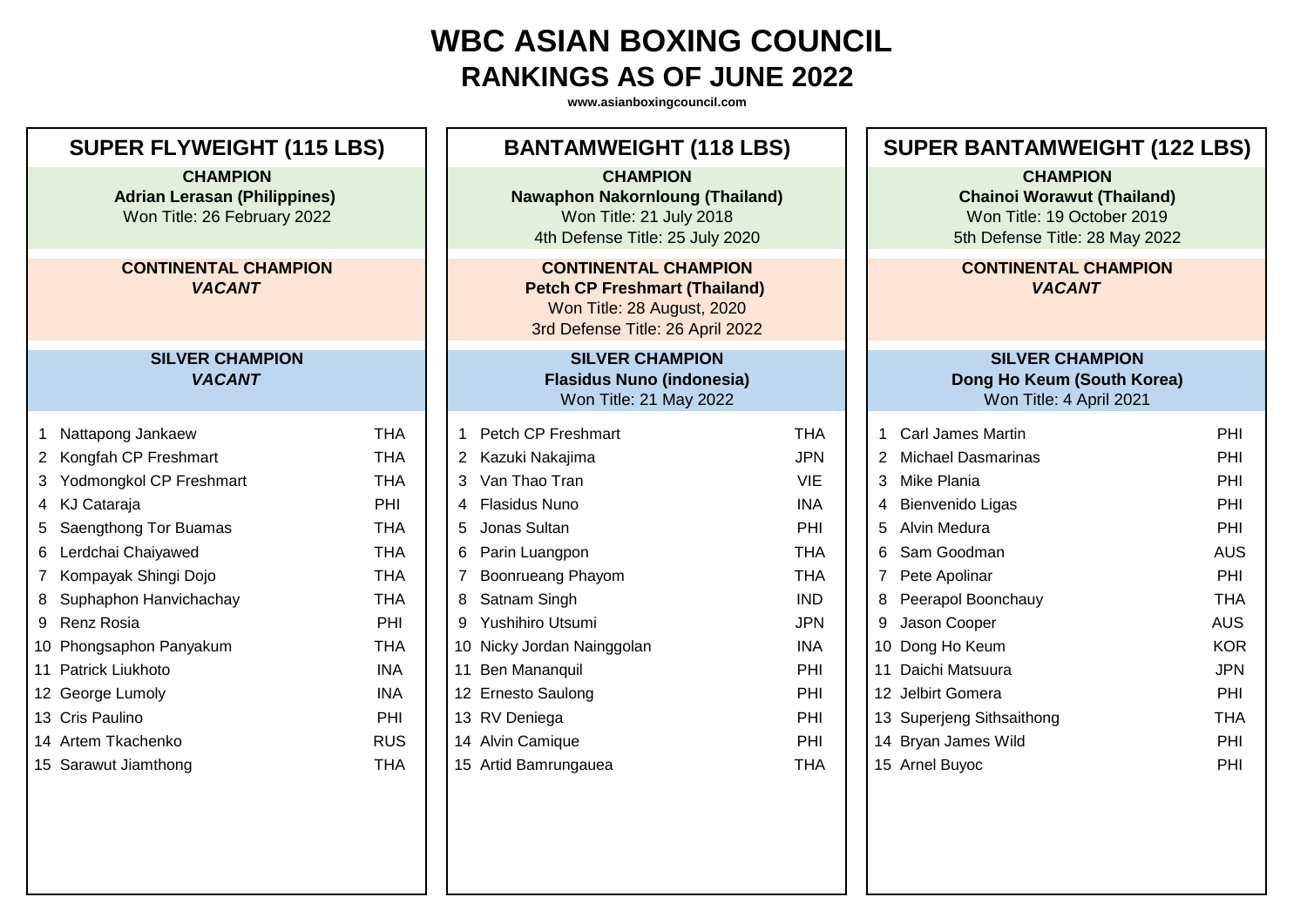| <b>FEATHERWEIGHT (126 LBS)</b>                                                               |            | <b>SUPER FEATHERWEIGHT (130 LBS)</b>                                                                                                        |            | <b>LIGHTWEIGHT (135 LBS)</b>                                                                                                                                                                               |            |  |
|----------------------------------------------------------------------------------------------|------------|---------------------------------------------------------------------------------------------------------------------------------------------|------------|------------------------------------------------------------------------------------------------------------------------------------------------------------------------------------------------------------|------------|--|
| <b>CHAMPION</b><br><b>VACANT</b>                                                             |            | <b>CHAMPION</b><br><b>Paul Fleming (Australia)</b><br>Won Title: 23 March 2022                                                              |            | <b>CHAMPION</b><br><b>Apichet Petchmanee (Thailand)</b><br>Won Title: 17 August 2019<br>4th Defense Title: 20 August 2021<br><b>INTERIM CHAMPION: Fedor Papazov (Russia)</b><br>Won Title: 29 January 2022 |            |  |
| <b>CONTINENTAL CHAMPION</b><br><b>Ongen Saknosiwi (Indonesia)</b><br>Won Title: 4 March 2022 |            | <b>CONTINENTAL CHAMPION</b><br><b>Wanchana CP Freshmart (Thailand)</b><br>Won Title: 30 October 2020<br>1st Defense Title: 23 November 2021 |            | <b>CONTINENTAL CHAMPION</b><br><b>Sachin Dekwal (India)</b><br>Won Title: 12 March 2022                                                                                                                    |            |  |
| <b>SILVER CHAMPION</b><br>Dong Kwan Lee (South Korea)<br>Won Title: 27 November 2021         |            | <b>SILVER CHAMPION</b><br><b>Chia Ching Hung (Taiwan)</b><br>Won Title: 1 January 2022                                                      |            | <b>SILVER CHAMPION</b><br>Karthik Satish Kumar (India)<br>Won title: December 5, 2021                                                                                                                      |            |  |
| Ongen Saknosiwi                                                                              | <b>INA</b> | Wanchana CP Freshmart<br>-1                                                                                                                 | <b>THA</b> | <b>Sachin Dekwal</b><br>$\mathbf 1$                                                                                                                                                                        | <b>IND</b> |  |
| 2 Rauf Aghayev                                                                               | <b>AZE</b> | 2 Jackson Jon England                                                                                                                       | <b>AUS</b> | 2 Jaber Zayani                                                                                                                                                                                             | <b>IRN</b> |  |
| 3 Chingiz Natyrov                                                                            | <b>RUS</b> | 3 Billy Dib                                                                                                                                 | <b>AUS</b> | 3 Tsendbaata Erdenebat                                                                                                                                                                                     | <b>MON</b> |  |
| Hasibullah Ahmadi                                                                            | <b>AFG</b> | 4 Defry Palulu                                                                                                                              | <b>INA</b> | 4 Phumiritdet Chonlathondamrongkun                                                                                                                                                                         | <b>THA</b> |  |
| <b>Elnur Abduraimov</b><br>5                                                                 | <b>UZB</b> | Lalrinsanga Tlau                                                                                                                            | <b>IND</b> | Aik Shaknazaryan<br>5                                                                                                                                                                                      | <b>RUS</b> |  |
| Jong Seon Kang                                                                               | <b>KOR</b> | 6 Liam Wilson                                                                                                                               | <b>AUS</b> | 6 Brock Jarvis                                                                                                                                                                                             | <b>AUS</b> |  |
| 7 Mark Urvanov                                                                               | <b>RUS</b> | Chia Ching Hung<br>$7^{\circ}$                                                                                                              | <b>TPE</b> | 7 James Mokoginta                                                                                                                                                                                          | <b>INA</b> |  |
| Jhon Gemino                                                                                  | PHI        | 8 Rusian Kaminov                                                                                                                            | <b>RUS</b> | 8 Karthik Satish Kumar                                                                                                                                                                                     | <b>IND</b> |  |
| 9 KJ Nutuplug                                                                                | PHI        | 9 Joe Noynay                                                                                                                                | PHI        | 9 Nurtas Azhenov                                                                                                                                                                                           | <b>KAZ</b> |  |
| 10 Kaleb Kozak                                                                               | <b>AUS</b> | 10 Hamzah Farouk                                                                                                                            | <b>SIN</b> | 10 Kevin Gronlund                                                                                                                                                                                          | <b>THA</b> |  |
| 11 Dong Kwan Lee                                                                             | <b>KOR</b> | 11 Joshua Ridgwell                                                                                                                          | <b>GBR</b> | 11 Zaur Abdullaev                                                                                                                                                                                          | <b>RUS</b> |  |
| 12 Jon Jon Estrada                                                                           | PHI        | 12 Akzhol Sulaimanbek Uulu                                                                                                                  | <b>KGZ</b> | 12 Muhammadkhuja Yaqubov                                                                                                                                                                                   | <b>TAJ</b> |  |
| 13 Kongthara KKP                                                                             | <b>THA</b> | 13 Torgynbek Amirov                                                                                                                         | <b>KAZ</b> | 13 Takuya Watanabe                                                                                                                                                                                         | <b>JPN</b> |  |
| 14 Asad Asif Khan                                                                            | <b>IND</b> | 14 Yu Che Li                                                                                                                                | <b>TPE</b> | 14 Jake Wyllie                                                                                                                                                                                             | <b>AUS</b> |  |
| 15 Rattakorn Tassaworn                                                                       | <b>THA</b> | 15 Charly Suarez                                                                                                                            | PHI        | 15 Criztian Pitt Laurente                                                                                                                                                                                  | PHI        |  |
|                                                                                              |            |                                                                                                                                             |            |                                                                                                                                                                                                            |            |  |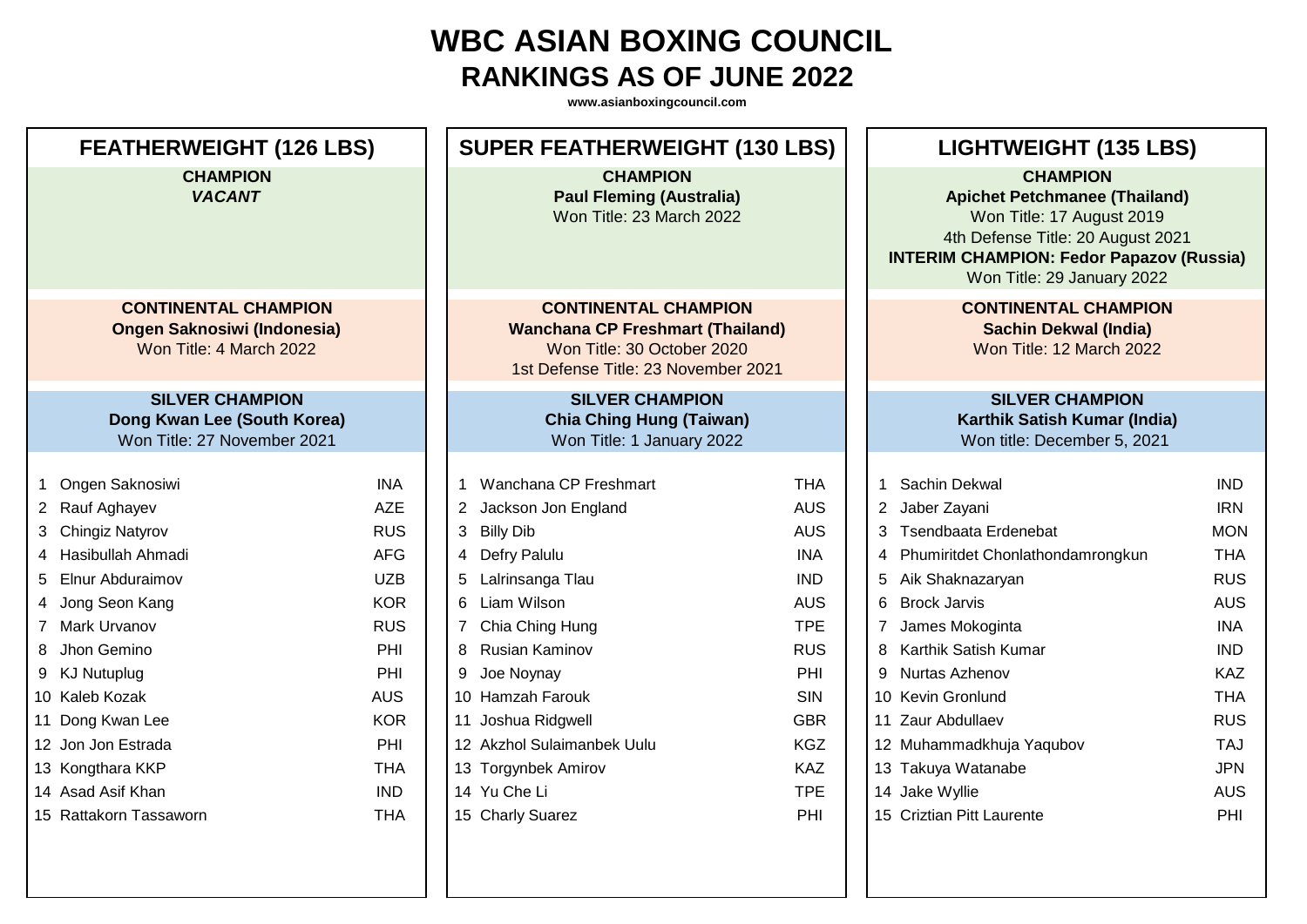| <b>SUPER LIGHTWEIGHT (140 LBS)</b> |                                                                                                                  |            | <b>WELTERWEIGHT (147 LBS)</b>                                                                                         | <b>SUPER WELTERWEIGHT (154 LBS)</b> |   |                                                                                                 |            |
|------------------------------------|------------------------------------------------------------------------------------------------------------------|------------|-----------------------------------------------------------------------------------------------------------------------|-------------------------------------|---|-------------------------------------------------------------------------------------------------|------------|
|                                    | <b>CHAMPION</b><br>Ivan Kozlovsky (Russia)<br>Won Title: 13 November 2021<br>1st Defense Title: 19 February 2022 |            | <b>CHAMPION</b><br>Kenabati Haiyilao (China)<br>Won Title: 16 November 2019                                           |                                     |   | <b>CHAMPION</b><br><b>VACANT</b>                                                                |            |
|                                    | <b>CONTINENTAL CHAMPION</b><br><b>Gor Khachatryan (Russia)</b><br>Won Title: 8 November 2021                     |            | <b>CONTINENTAL CHAMPION</b><br><b>VACANT</b>                                                                          |                                     |   | <b>CONTINENTAL CHAMPION</b><br><b>Sagar Narwat (India)</b><br>Won Title: 3 September 2021       |            |
|                                    | <b>SILVER CHAMPION</b><br>Daud Yordan (Indonesia)<br>Won Title: 19 November 2021                                 |            | <b>SILVER CHAMPION</b><br>Min Ho Jung (South Korea)<br>Won title: July 3, 2021<br>1st Defense Title: 18 December 2021 |                                     |   | <b>SILVER CHAMPION</b><br><b>VACANT</b>                                                         |            |
|                                    | <b>AUSTRALASIA CHAMPION</b><br><b>Steve Spark (Australia)</b><br>Won Title: 4 November 2020                      |            | <b>AUSTRALASIA CHAMPION</b><br>Sabai J (India)<br>Won Title: 28 May, 2022                                             |                                     |   | <b>AUSTRALASIA CHAMPION</b><br><b>Koen Mazoudier (Australia)</b><br>Won Title: 17 November 2021 |            |
| 1                                  | <b>Steve Spark</b>                                                                                               | <b>AUS</b> | Faizan Anwar<br>1                                                                                                     | <b>IND</b>                          |   | 1 Joel Camilleri                                                                                | <b>AUS</b> |
|                                    | 2 Daud Yordan                                                                                                    | <b>INA</b> | 2 In Duck Seo                                                                                                         | <b>KOR</b>                          |   | 2 Nurbol Sultanbay                                                                              | <b>KAZ</b> |
|                                    | 3 Liam Paro                                                                                                      | <b>AUS</b> | 3 Min Ho Jung                                                                                                         | <b>KOR</b>                          |   | 3 Wade Ryan                                                                                     | <b>AUS</b> |
|                                    | 4 Apinun Khongsong                                                                                               | <b>THA</b> | Michael Pengue<br>4                                                                                                   | <b>AUS</b>                          | 4 | <b>Islam Edisultanov</b>                                                                        | <b>RUS</b> |
|                                    | 5 Anuson Thonglueang                                                                                             | <b>THA</b> | Ben Kite<br>5                                                                                                         | <b>AUS</b>                          |   | 5 Ben Mahoney                                                                                   | <b>AUS</b> |
|                                    | 6 Zoravor Petrosian                                                                                              | <b>UKR</b> | Ryota Toyoshima<br>6                                                                                                  | <b>JPN</b>                          |   | 6 Dennis Hogan                                                                                  | <b>AUS</b> |
|                                    | 7 Petkhaikaew Por Petkhaikaew                                                                                    | <b>THA</b> | Dacong Wang                                                                                                           | <b>CHN</b>                          |   | 7 Sagar Narwat                                                                                  | <b>IND</b> |
|                                    | 8 Khashaiar Ghassemi                                                                                             | <b>IRN</b> | <b>Andrew Hunt</b><br>8                                                                                               | <b>AUS</b>                          |   | 8 Evgeny Terentiev                                                                              | <b>RUS</b> |
|                                    | 9 Gor Khachatryan                                                                                                | <b>RUS</b> | Geisler AP<br>9                                                                                                       | <b>INA</b>                          |   | 9 Koen Mazoudier                                                                                | <b>AUS</b> |
|                                    | 10 Alvin Lagumbay                                                                                                | PHI        | 10 Sabari J                                                                                                           | <b>IND</b>                          |   | 10 Danilo Creati                                                                                | <b>AUS</b> |
|                                    | 11 Oleksandr Abramian                                                                                            | <b>UKR</b> | 11 Usman Wazeer                                                                                                       | <b>PAK</b>                          |   | 11 Pawan Goyat                                                                                  | <b>IND</b> |
|                                    | 12 Rikki Naito                                                                                                   | <b>JPN</b> | 12 Fan Zhang                                                                                                          | <b>CHN</b>                          |   | 12 Daryn Imakhanov                                                                              | <b>KAZ</b> |
|                                    | 13 Sagar Chaudhary                                                                                               | <b>IND</b> | 13 Ty Telford                                                                                                         | <b>AUS</b>                          |   | 13 Biegezhati Suosailehan                                                                       | <b>CHN</b> |
|                                    | 14 Achariya Boonmoh                                                                                              | <b>THA</b> | 14 Hyun Woo Gang                                                                                                      | <b>KOR</b>                          |   | 14 Tinnaphop Kittipayak                                                                         | <b>THA</b> |
|                                    | 15 Blake Minto                                                                                                   | <b>AUS</b> | 15 Phetmorakot Wor Sangpraphai                                                                                        | <b>THA</b>                          |   | 15 Troy O'Meley                                                                                 | <b>AUS</b> |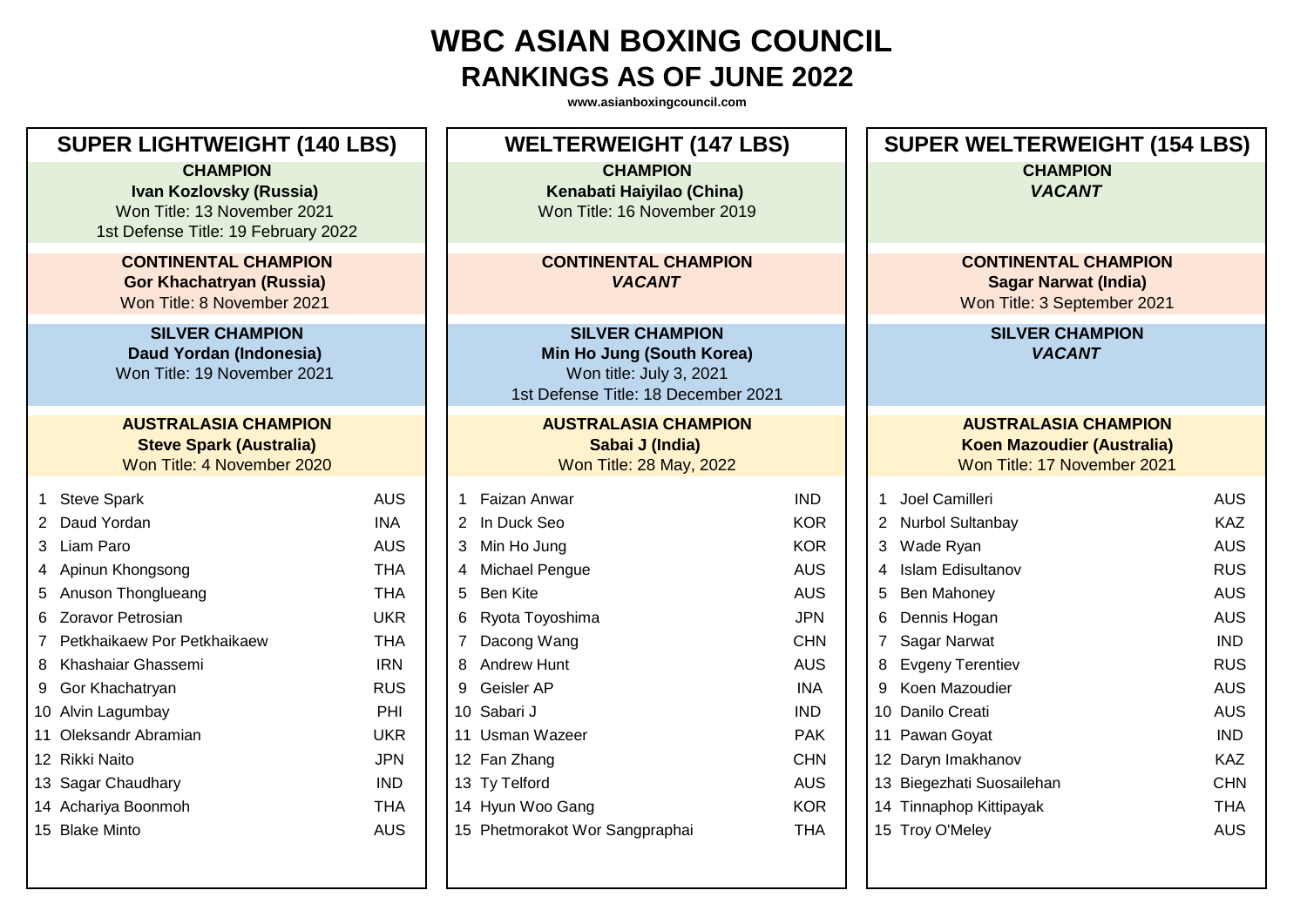| <b>MIDDLEWEIGHT (160 LBS)</b>                                                   |                                                                                             |            | <b>SUPER MIDDLEWEIGHT (168 LBS)</b>                                                  |            |  | <b>LIGHT HEAVYWEIGHT (175 LBS)</b>                                                      |            |  |
|---------------------------------------------------------------------------------|---------------------------------------------------------------------------------------------|------------|--------------------------------------------------------------------------------------|------------|--|-----------------------------------------------------------------------------------------|------------|--|
| <b>CHAMPION</b><br><b>Shamil Khataev (Russia)</b><br>Won Title: 3 November 2021 |                                                                                             |            | <b>CHAMPION</b><br><b>Yusuf Kanguel (Turkey)</b><br>Won Title: 14 May 2022           |            |  | <b>CHAMPION</b><br><b>Diyab Simon Dabschah (Palestine)</b><br>Won Title: 7 May 2022     |            |  |
| <b>CONTINENTAL CHAMPION</b><br><b>VACANT</b>                                    |                                                                                             |            | <b>CONTINENTAL CHAMPION</b><br><b>VACANT</b>                                         |            |  | <b>CONTINENTAL CHAMPION</b><br><b>Fatih Altunkaya (Turkey)</b><br>Won Title: 7 May 2022 |            |  |
|                                                                                 | <b>SILVER CHAMPION</b><br><b>VACANT</b>                                                     |            | <b>SILVER CHAMPION</b><br><b>Emmeric Dewaele (France)</b><br>Won Title: 4 March 2022 |            |  | <b>SILVER CHAMPION</b><br><b>VACANT</b>                                                 |            |  |
|                                                                                 | <b>AUSTRALASIA CHAMPION</b><br><b>Victor Nagbe (Australia)</b><br>Won Title: 7 October 2021 |            |                                                                                      |            |  |                                                                                         |            |  |
| 1                                                                               | Sukhdeep Singh Bhatti                                                                       | <b>IND</b> | Avni Yildirim<br>1                                                                   | <b>TUR</b> |  | <b>Mansur Elsaev</b>                                                                    | <b>AUT</b> |  |
|                                                                                 | 2 Issac Hardman                                                                             | <b>AUS</b> | 2 Emmeric Dewaele                                                                    | <b>FRA</b> |  | Armenak Hovhannisyan                                                                    | <b>GER</b> |  |
|                                                                                 | 3 Heuk San Lee                                                                              | <b>KOR</b> | 3 Pavel Silyagin                                                                     | <b>RUS</b> |  | <b>Ibrahim Yildirim</b><br>3                                                            | <b>GER</b> |  |
|                                                                                 | 4 Andrey Sirotkin                                                                           | <b>RUS</b> | 4 Wuzhati Nuerlang                                                                   | <b>CHN</b> |  | <b>Faris Chevalier</b><br>4                                                             | <b>AUS</b> |  |
|                                                                                 | 5 Uensal Arik                                                                               | <b>TUR</b> | 5 Eldor Abdukodirov                                                                  | <b>UZB</b> |  | Abdulkhamid Khakimov<br>5                                                               | <b>UZB</b> |  |
|                                                                                 | 6 Victor Nagbe                                                                              | <b>AUS</b> | 6 Magomed Magomedov                                                                  | <b>RUS</b> |  | Sukru Altay<br>6                                                                        | <b>TUK</b> |  |
|                                                                                 | 7 Rae Hyuk Jung                                                                             | <b>KOR</b> | 7 Rohan Murdock                                                                      | <b>AUS</b> |  | David Gladun                                                                            | <b>RUS</b> |  |
|                                                                                 | 8 Gaganpreet Sharma                                                                         | <b>IND</b> | 8 Artysh Lopsan                                                                      | <b>RUS</b> |  | Chaloemporn Singwancha<br>8                                                             | <b>THA</b> |  |
|                                                                                 | 9 Sam Soliman                                                                               | <b>AUS</b> | 9 Adli Hafidz                                                                        | <b>MAS</b> |  | 9<br>Fatih Altunkaya                                                                    | <b>TUR</b> |  |
|                                                                                 | 10 Ratchasi Sithsaithong                                                                    | <b>THA</b> | 10 Cesar Mateo Tapia                                                                 | <b>AUS</b> |  | 10 Deniz Altz                                                                           | <b>GER</b> |  |
|                                                                                 | 11 Vadim Tukov                                                                              | <b>RUS</b> | 11 Apisit Sangmuang                                                                  | <b>THA</b> |  | 11 Dzhamal Usmanov                                                                      | <b>UKR</b> |  |
|                                                                                 | 12 Andrei Mikhailovich                                                                      | <b>NZL</b> | 12 Sandeep Kumar                                                                     | <b>IND</b> |  | 12 Renold Quinlan                                                                       | <b>AUS</b> |  |
|                                                                                 | 13 Saparbay Aidarov                                                                         | <b>TUR</b> | 13 Jack Bowen                                                                        | <b>AUS</b> |  | 13 Yosko Stoychev                                                                       | <b>BLR</b> |  |
|                                                                                 | 14 Bakhromjon Fozilov                                                                       | <b>UZB</b> | 14 Abdoulaye Mayweather                                                              | <b>AUS</b> |  | 14 Emre Karaceper                                                                       | <b>TUR</b> |  |
|                                                                                 | 15 Weljon Mindoro                                                                           | PHI        | 15 Cem Kilic                                                                         | <b>TUR</b> |  | 15 Yosko Stoychev                                                                       | <b>BLR</b> |  |
|                                                                                 |                                                                                             |            |                                                                                      |            |  |                                                                                         |            |  |